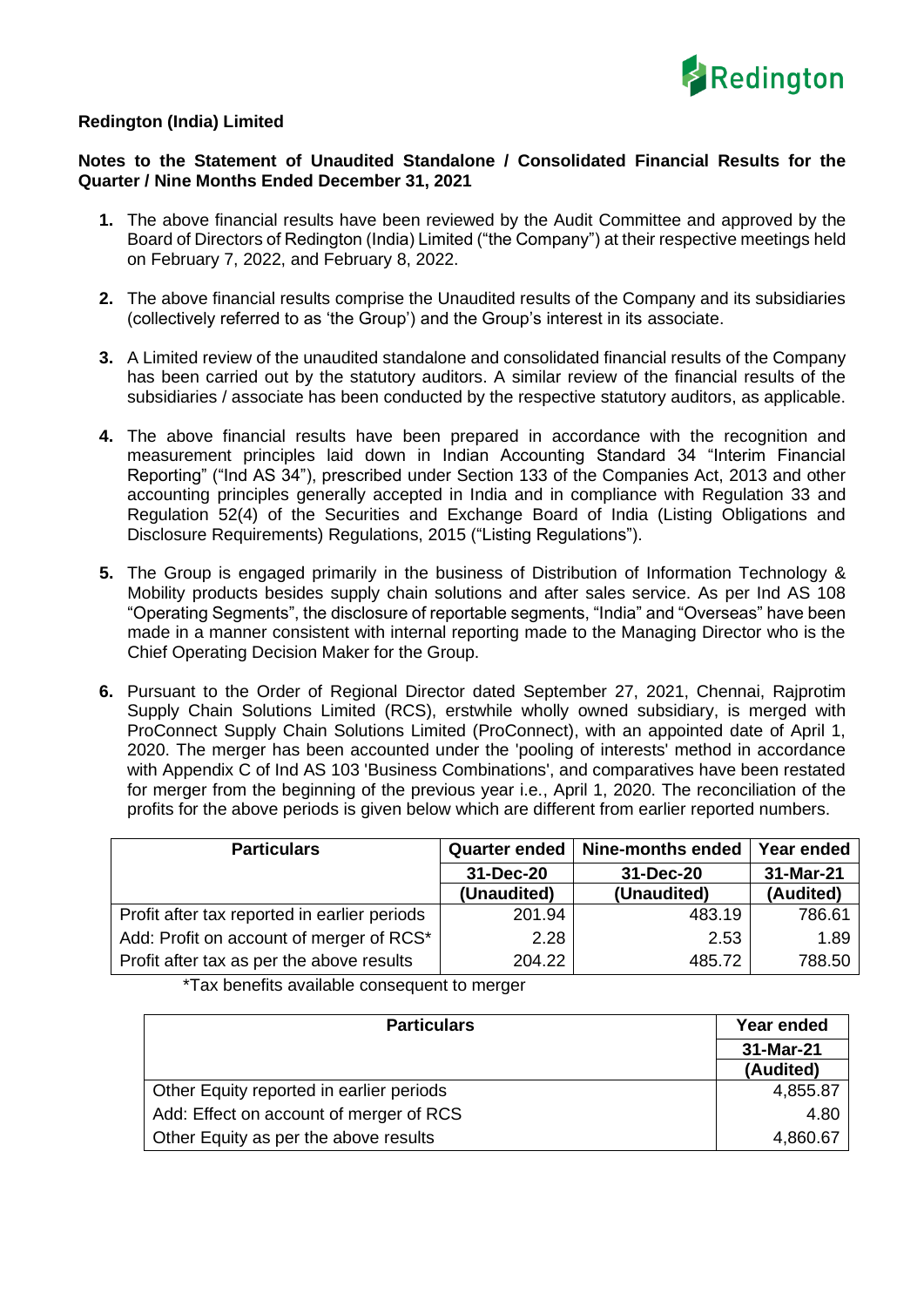

- **7.** During the quarter ended December 31, 2021:
	- **a.** The SAR Share Allotment Committee of the Board of Directors of the Company has considered and approved allotment of 43,450 and 58,945 equity shares of  $\bar{\tau}$  2/- each on October 8, 2021, and December 14, 2021, respectively pursuant to exercise of Stock Appreciation Rights granted under Redington Stock Appreciation Rights Scheme, 2017.
	- **b.** Liquidation process of "Ensure Solutions Nigeria Limited" a wholly owned step-down subsidiary of Redington Gulf FZE ("RGF") completed during the quarter.
	- **c.** The Company has paid  $\bar{\tau}$  21 crores to ProConnect, a wholly owned subsidiary of the Company, towards application money for the shares through rights issue, in the previous quarter and the Board of Directors of ProConnect in their meeting held on November 2, 2021, allotted 16,53,543 equity shares of ₹10/- each.
	- **d.** Arena Bilgisayar Sanayi Ve Ticaret A.S. ("Arena"), step-down subsidiary of RGF, acquired 100% stake in Brightstar Telekomünikasyon Dağıtım Ltd. Şti. ("Brightstar") for a final consideration of USD 26.14 million. The share purchase agreement was signed on September 10, 2021, and the acquisition was completed as of December 1, 2021.
- **8.** Subsequent to the quarter,
	- **a.** The Company incorporated a wholly owned subsidiary "Redserv Global Solutions Limited" in India. The entity is yet to commence its operations.
	- **b.** The Board of Directors of the Company at its meeting held on February 8, 2022, considered, and approved the following:
		- i) Re-appointment of Ms. Anita P Belani as Independent Director for a second term of 5 years w.e.f. April 1, 2022, subject to approval of shareholders.
		- ii) Redesignation of Mr. Rajiv Srivastava as Managing Director with effect from April 1, 2022.
		- iii) Consequent to the elevation of Mr. Rajiv Srivastava as Managing Director, Mr. Raj Shankar who is currently Vice Chairman and Managing Director will continue as "Vice Chairman" of the Company with effect from April 1, 2022.
		- iv) Re-appointment of Mr. S V Krishnan as a Whole-time Director for a term of 5 years w.e.f. May 22, 2022, subject to approval of shareholders, and re-designation as "Global Chief Financial Officer" w.e.f. February 8, 2022.
		- v) Appointment of Mr. V Ravi Shankar as "Chief Financial Officer" of the Company w.e.f. February 8, 2022.
- **9.** Impact of COVID-19

The Group/Company has considered the possible effects of known events arising from COVID-19 pandemic in the preparation of the financial results including but not limited to its assessment of Group/Company's liquidity and going concern, recoverable values of its financial and nonfinancial assets. The Group/Company will continue to monitor any material changes to future economic conditions and consequential impact on its financial results.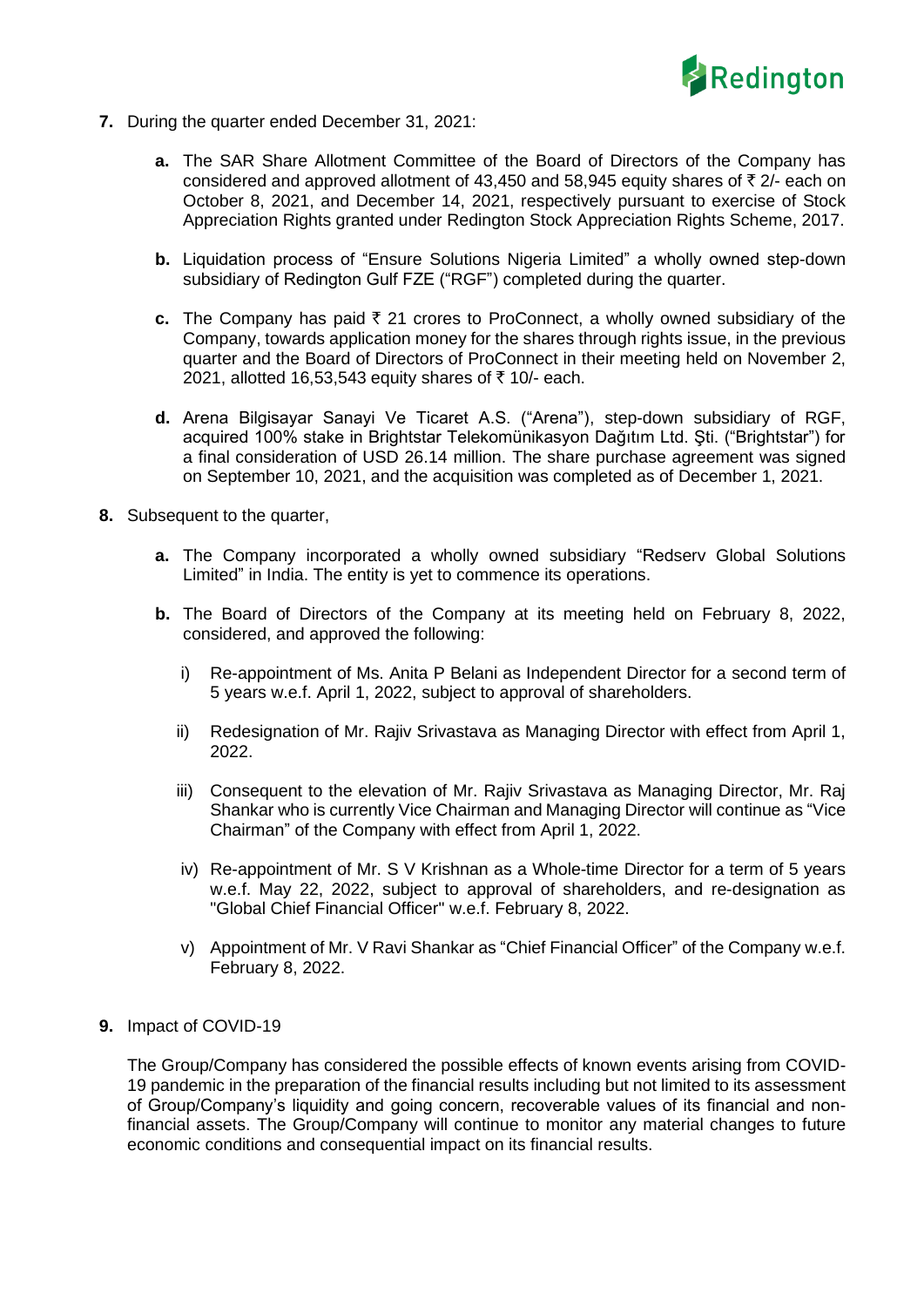

**10.** The Company has listed its commercial papers in the bourses of BSE and pursuant to such listing, below are the details of Redington (India) Limited on a standalone basis pursuant to Regulation 52(4) of the Listing Regulations:

| <b>Particulars</b>                                                 | Nine months ended<br>December 31, 2021<br>(Unaudited) | Nine months ended<br>December 31, 2020<br>(Unaudited) |
|--------------------------------------------------------------------|-------------------------------------------------------|-------------------------------------------------------|
| Debt service coverage ratio (no. of times)<br>[refer note (a)]     | 83.97                                                 | 8.60                                                  |
| Interest service coverage ratio (no. of times)<br>[refer note (b)] | (327.53)                                              | 14.91                                                 |
| Debt equity ratio (no. of times) [refer note (c)]                  | (0.52)                                                | (0.17)                                                |
| Net worth [refer note (d)]<br>(₹ in crores)                        | 2,424.14                                              | 1,951.34                                              |
| (₹ in crores)<br>Capital redemption reserve                        |                                                       | 2.22                                                  |
| Earnings per share (EPS)*                                          |                                                       |                                                       |
| (a) Basic EPS<br>(₹)                                               | 10.40                                                 | 1.90                                                  |
| (b) Diluted EPS<br>(₹)                                             | 10.39                                                 | 1.90                                                  |
| Net profit after tax*                                              | 811.61                                                | 147.86                                                |
| Current ratio [refer note (e)]                                     | 1.32                                                  | 1.28                                                  |
| Current liability ratio [refer note (f)]                           | 0.99                                                  | 0.99                                                  |
| Long term debt to working capital [refer note (g)]                 |                                                       |                                                       |
| Bad debts to Accounts receivable ratio<br>[refer note (h)]         | 0.01                                                  | $0.00^{\circ}$                                        |
| Total debts to Total assets ratio [refer note (i)]                 | $0.00^$                                               | $0.00^$                                               |
| Debtors turnover [refer note (j)]                                  | 8.27                                                  | 7.75                                                  |
| Inventory turnover [refer note (k)]                                | 20.01                                                 | 17.28                                                 |
| Operating margin (%) [refer note (I)]                              | 2.6%                                                  | 2.1%                                                  |
| Net Profit margin (%) [refer note (m)]                             | 1.9%                                                  | 1.4%                                                  |

^ Represents value less than 0.01.

\* Net profit after tax excluding dividend income and one-off tax expenses in respect of earlier years is  $\bar{\tau}$  359.33  $(PY: ₹ 236.85)$  and related EPS is ₹ 4.60 (PY: ₹ 3.04)

Formulae for calculation of ratios are as follows:

- (a) Debt service coverage ratio = (Profit/(loss) before tax Dividend income + Interest expenses) / (Interest expenses + Repayment of Long-term loans during the year) For the purpose of calculation, loans having original maturity of more than 360 days are considered as Long-term loans.
- (b) Interest service coverage ratio\*\* = (Profit/(loss) from ordinary activities before tax Dividend income + Interest expenses – Interest income earned on surplus funds) / (Interest expenses – Interest income earned on surplus funds).
- (c) Debt equity ratio = (Total debt Cash and cash equivalents) / (Total equity Investments in subsidiaries)
- (d) Net worth = Equity share capital + Other equity
- (e) Current ratio = Current assets / Current liabilities
- (f) Current liabilities ratio = Current liabilities / Total liabilities
- (g) Long term debt to Working capital = Long term borrowings (including current portion of long-term borrowings) / Working capital

Working capital = Current assets (excluding Assets classified as held for sale) - Current liabilities (excluding current maturities of Iong term debt, interest accrued on borrowings).

- (h) Bad debts to Accounts receivable ratio = Bad debts / Trade receivables
- (i) Total debts to Total assets ratio = (Non-current borrowings + Current borrowings) / Total assets
- (j) Debtors turnover ratio (number of times) (annualized) = Revenue from operations / Average Trade receivables
- (k) Inventory turnover ratio (number of times) (annualized) = (Purchases of traded goods + Changes in inventories of traded goods) / Average Inventories
- (l) Operating margin  $(\%)$  = (Profit before tax + Finance costs Dividend income) / Revenue from operations
- (m) Net profit margin (%) = Net profit after tax excluding dividend income and tax expenses in respect of earlier years / Revenue from operations

\*\* Since interest income has been obtained from surplus funds, the same has been adjusted with interest expense for interest service coverage ratio computation.